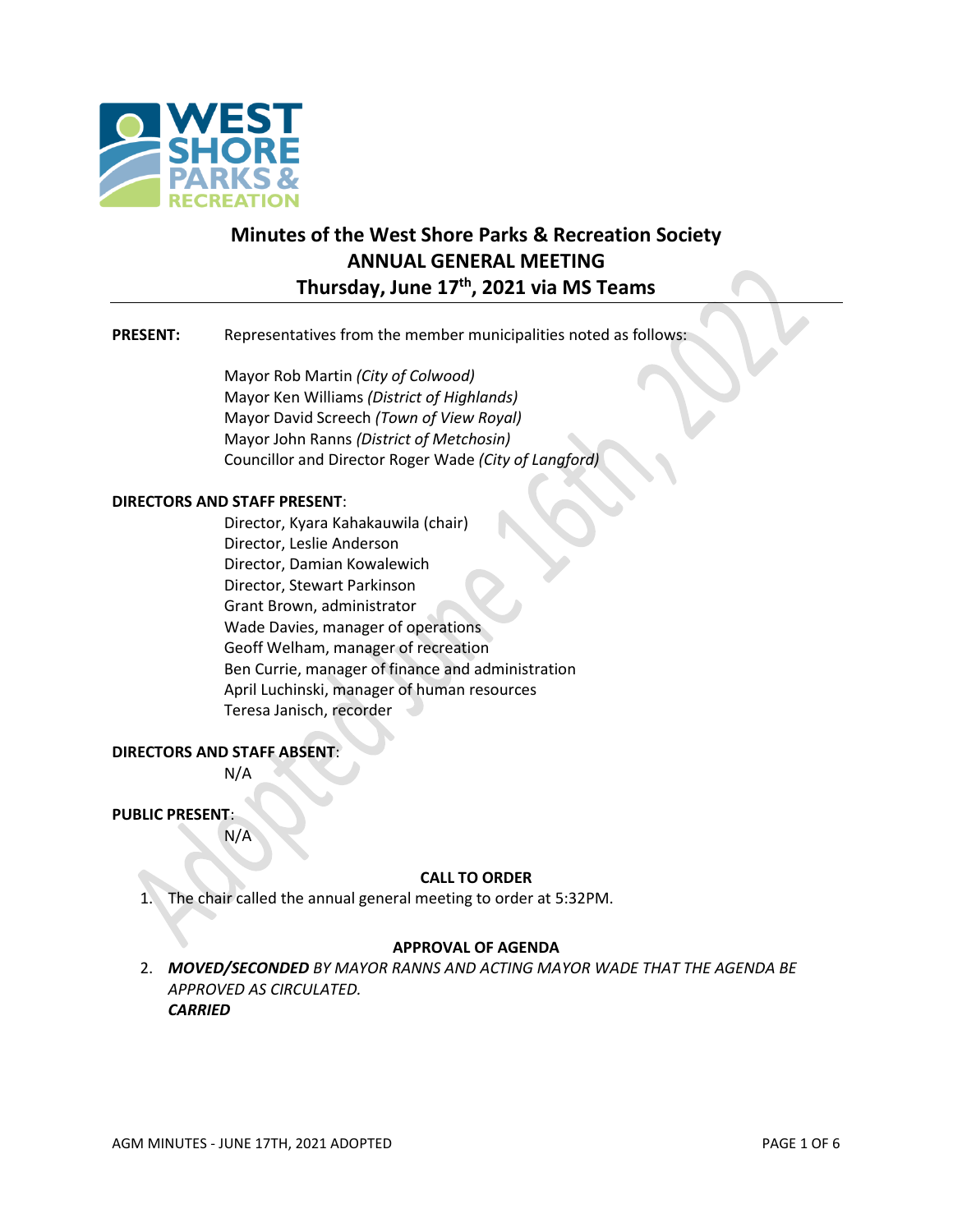# **APPROVAL OF MINUTES**

3. *MOVED/SECONDED BY MAYORS RANNS AND SCREECH THAT THE MINUTES OF THE 2020 ANNUAL GENERAL MEETING BE APPROVED AS CIRCULATED. NO OMMISSIONS, NO ERRORS. CARRIED*

#### **NEW BUSINESS**

#### 4. **a) Annual report from the board**

*Geoff Welham, manager of recreation presented the 2020 Annual Report. A PowerPoint presentation was given to include the following highlights:*

- $\triangleright$  A condensed booklet was created highlighting 2020. A new poster size report was also printed with the assumption it would be posted in municipal halls and staff offices.
- $\triangleright$  February 7<sup>th</sup>, 2020 marked the grand opening of the indoor sports complex.
- $\triangleright$  WSPR was the recipient of a \$2.8M grant from the Ministry of Children and Families, along with a \$1M grant already received from UBCM. Construction began on our newly named JDF Childcare Centre.
- ➢ JDF arena received a total of \$1.39M in grants to aid in their renovation.
- $\triangleright$  On March 17<sup>th</sup>, 2020 WSPR closed its doors due to the COVID-19 outbreak.
- ➢ A COVID drive-thru testing site was temporarily created at the 55+ seniors centre and leased by Island Health.
- ➢ Maintenance was busy completing annual maintenance and repairs of the facilities that included, but not limited to, installation of a new pool air handling unit and a pool liner.
- $\triangleright$  Westshore skatepark project presented funding requests and received support from all five municipal councils.
- ➢ WSPR program staff released an online community engagement project called "Stay@Home Family ADVENTurous Calendar" in April, and followed by a "Stay@Home Virtual Programming Series" in May. These were interactive activities to help keep families active and safe while staying @home during the pandemic.
- $\triangleright$  WSPR food and beverage team produced and distributed over 10,000 meals to the members of the West Shore community.
- $\triangleright$  WSPR golf course had exploding golf stats there were 33,149 rounds played in 2020 compared to a total of 23,221 rounds in 2019. This was a 43% increase.

*MOVED/SECONDED BY MAYORS SCREECH AND MARTIN THAT THE REPORT BE APPROVED AS PRESENTED. CARRIED*

# **b) 2020 audited financial statements**

*Ben Currie, manager of finance and administration presented the report:*

- $\triangleright$  Ben Currie joined WSPR in September 2020 as the new manager of finance and administration.
- $\triangleright$  The 2020 audit had its own challenges with COVID-19 and the auditors completed everything remotely in March 2021.
- $\triangleright$  KPMG auditors deemed it a clean audit with no significant findings.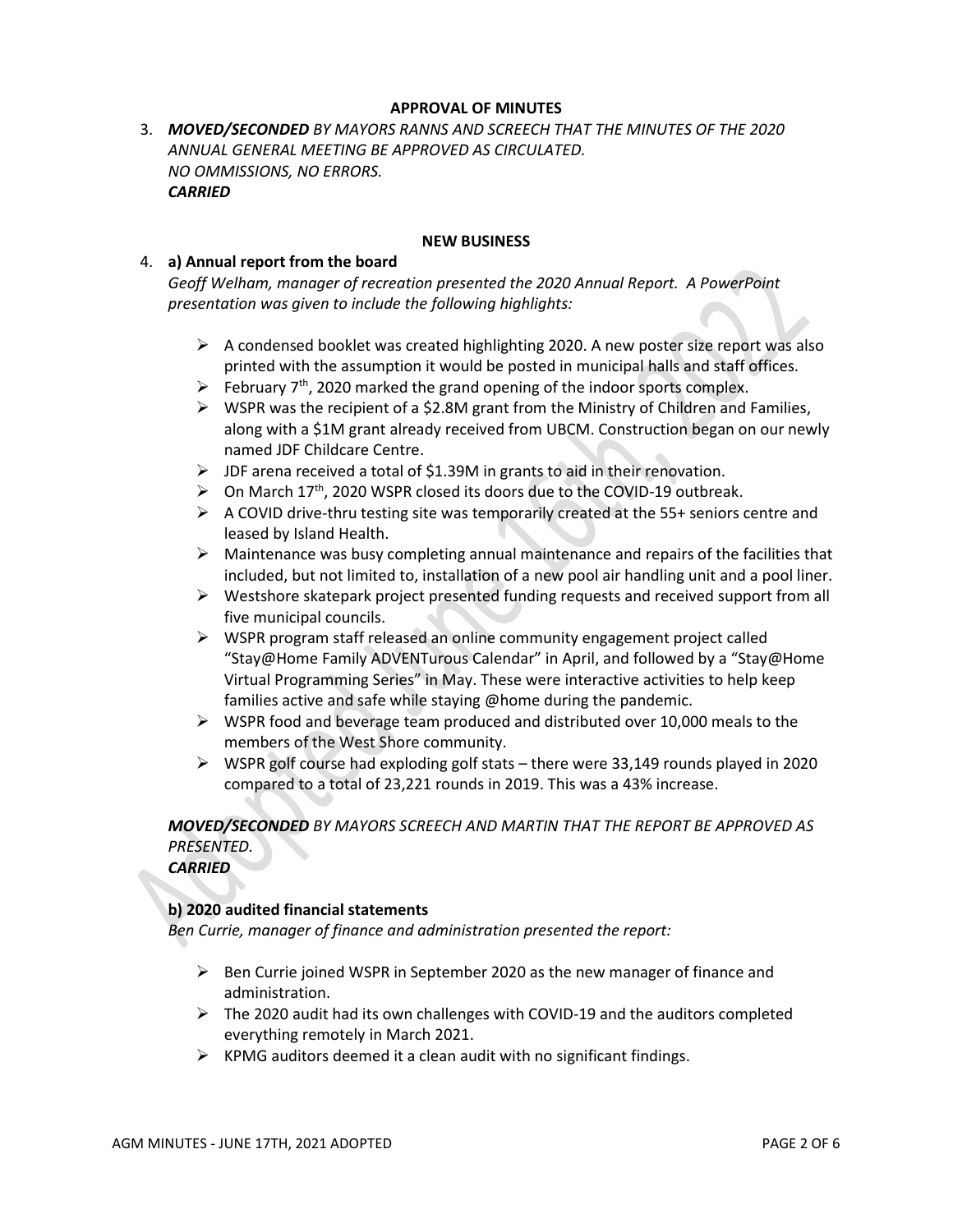- $\triangleright$  Staff remained flexible in 2020, adjusted program offerings, reduced expenditure budgets, held spending and re-assigned duties amongst team members to ensure the year was completed in line with budget.
- $\triangleright$  The year ended with a \$123,447 operating surplus.

There was group discussion on how well staff managed to control the budget and the expenses in a very challenging year. It was a huge benefit to all five municipalities.

*MOVED/SECONDED BY ACTING MAYOR WADE AND MAYOR SCREECH TO RECEIVE THE AUDITED STATEMENTS AS PRESENTED. CARRIED*

# **c) Appointment of an auditor**

*Finance Committee Chair, Stewart Parkinson highlighted the following:*

 $\triangleright$  The Finance Committee recommends that the Members approve the appointment of KPMG as the auditors for WPSRS for 2021.

*MOVED/SECONDED BY MAYOR SCREECH AND ACTING MAYOR WADE THAT KPMG BE APPROVED FOR 2021 AS AUDITORS FOR THE WEST SHORE PARKS & RECREATION SOCIETY. CARRIED*

# **d) Board Reports**

# i. Chair remarks

*Board Chair, Kyara Kahakauwila provided the following remarks:*

Board Chair, Kyara Kahakauwila commented, "Most consider the past year as a "year that never really happened". And while there is some truth to feeling this way, our team at WSPR rose to the challenges presented and persevered. They adapted quickly to ever changing Public Health Orders. They made the facility a safe place for staff, our residents and patrons. Being innovative, thinking outside the "norms" they found positions to move staff too, creating a can-do environment that met the needs of our people. We have retained some key talent when other facilities have seen significant losses.

I don't want my remarks to take away from the success expressed in the Annual Report. Honestly, I don't feel I could say it better. To Grant and your team, thank you for working to ensure exciting projects continued, that you controlled costs, that you were creative with your HR moves and that we have succeeded in seeing the other side of the pandemic. Truly unprecedented times. I would also like to commend all staff for embracing your new board of directors. Moving from working with a group of CAO's to elected representatives must have created its own set of uncertainties. However, you navigated the transition perfectly; your board thanks you for your support.

As the Chair of this small but mighty board of directors I want to express my gratitude for their dedication to this organization and to each other. As a team we worked together to ensure that this organization had the funds necessary to restart key programs for our residents and patrons.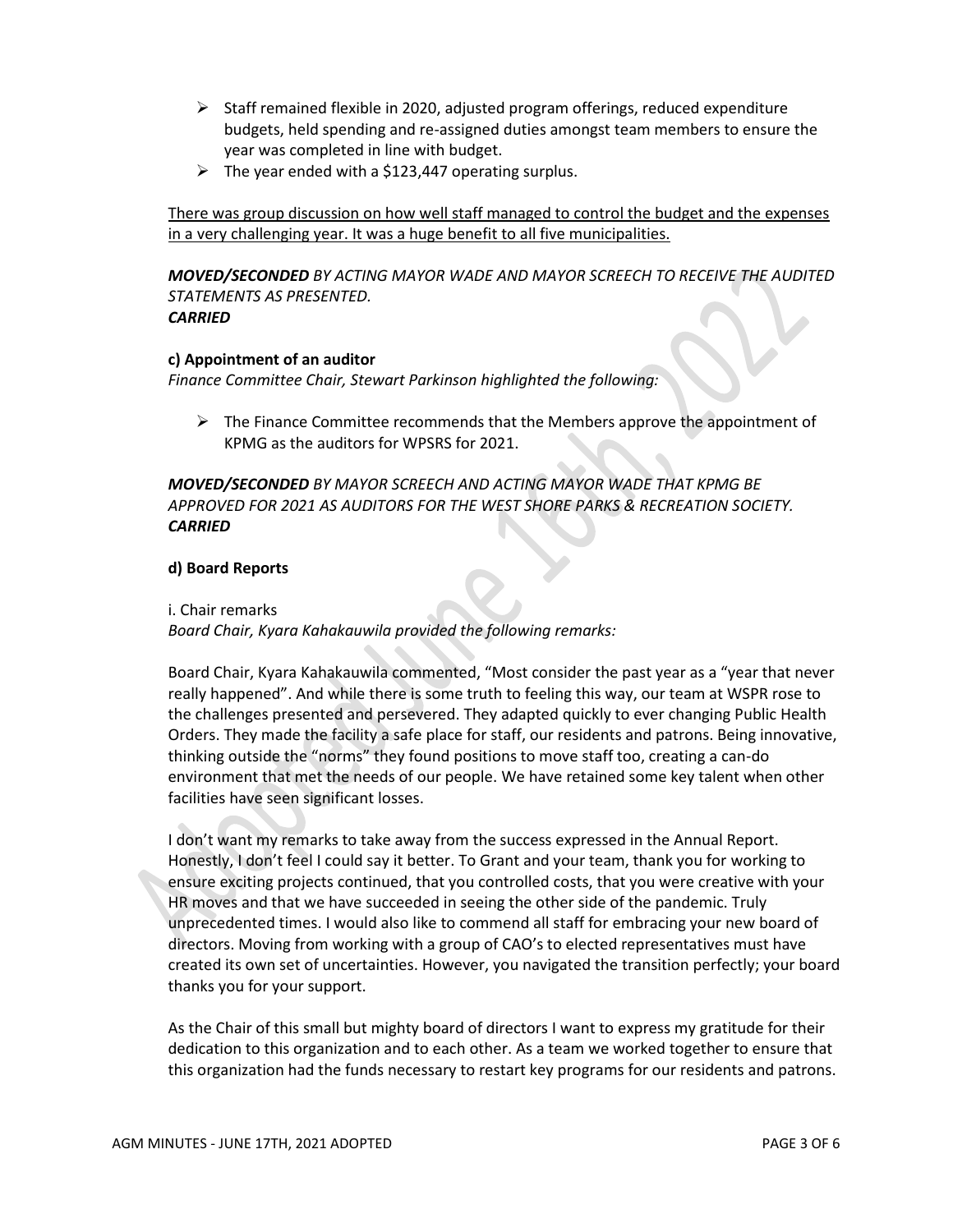Not once, but twice! Through the pandemic we completed our Strategic plan for the next 5 years, no small task given ideal circumstances.

As an organization, we are here to inclusively serve our residents. We represent diverse communities; communities that are filled with many different cultures, beliefs, passions, strengths and challenges. We are truly a partnership and as a Board, we are proud to be a part of it."

#### ii. Finance

*Finance Committee Chair, Stewart Parkinson provided highlights of the report:*

 $\triangleright$  Finances are on target. Supplementary requests were discussed and reviewed by the board.

*MOVED/SECONDED BY MAYOR MARTIN AND ACTING MAYOR WADE THAT THAT THE FINANCE REPORT BE APPROVED AS PRESENTED. CARRIED*

iii. Strategic Plan Update 2021-2025 *Administrator, Grant Brown provided the following report:*

The previous 5-year plan concluded in 2020. Notably, it was the most challenging year of the plan due to the COVID-19 pandemic and the restrictions that were placed on the parks & recreation industry.

The strategic priorities for 2020:

- $\triangleright$  Strong relationships
	- **o** WSPR partnered with the Indigenous Sports, Physical Activity & Recreation Council to conduct Indigenous Active for Life training.
	- **o** WSPR established bi-annual meetings with the owners and the CAO's.
	- **o** WSPR worked with a multi-cultural agency, the Francophone Society of Victoria, to establish French language programming.
	- **o** WSPR worked regionally with the WHL combine that was held in The Q Centre Arena, which was the first time it was held on the Island.

#### ➢ Sustainable Operations

- **o** The curling rink was converted into the Indoor Sports Complex which generated 200 hours/week of use VS 20 hours/week of curling.
- **o** The active living guide was moved to an online platform.
- **o** The new recreation software replacement project was launched.
- **o** We deferred our policy review which included:
	- Fees & charges policy revised April 2021
	- Asset management plan RFP June 2021
	- Climate action plan current sustainability policy to be updated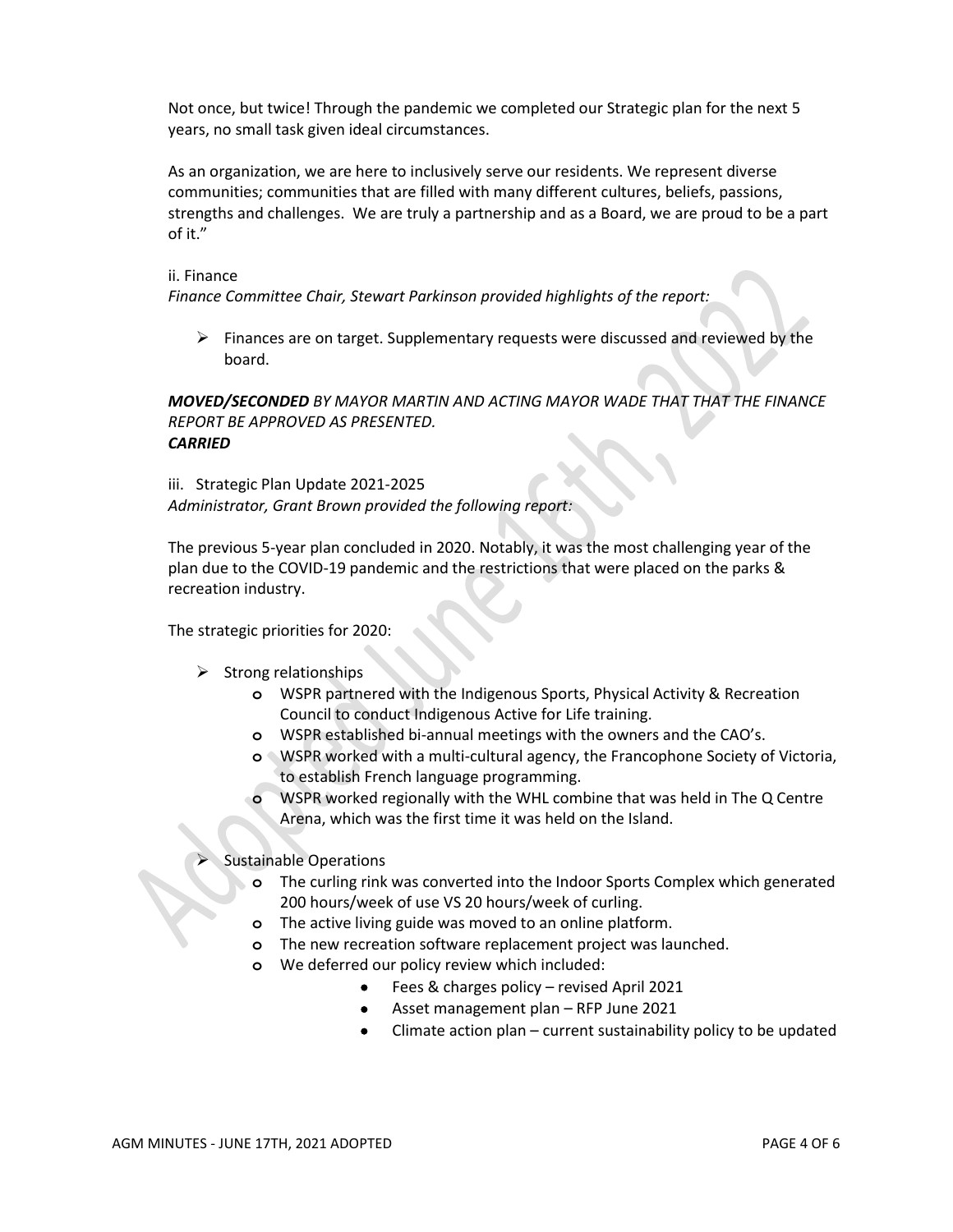- $\triangleright$  Excellence in Service Delivery
	- **o** A youth programming survey was conducted and it will be used to re-establish and expand our youth offerings this summer and fall.
	- **o** Staff continued to work regionally with the Intermunicipal Arts Committee which included the planning of the pottery studio re-opening during COVID-19.
	- **o** A review was conducted on our uniform standards to ensure a consistent branding.
- ➢ Innovation and Leadership
	- **o** The new hire package was reviewed and from that came the development of a comprehensive orientation package to be implemented in 2021.
	- **o** All staff moved over to Office 365.
	- **o** Remote access was setup for supervisory staff to facilitate working from home during COVID-19.
	- **o** Staff became a member of the Regional Inclusion Committee and participated in accessibility discussions for the region.
	- **o** There were various fundraising initiatives and infrastructure grants were sought in order to supplement owner contributions towards a new skatepark on WSPR property.

Here is a high-level overview of the 2021-2025 strategic priorities:

Staff will provide updates to the Board twice per year. The areas of focus will remain as Strong Relationships; Sustainable Operations; Excellence in Service Delivery; and Innovation and Leadership. Work is currently being done with staff in each department to establish how each area may contribute.

- $\triangleright$  Strong relationships
	- **o** The focus will be on internal communications between departments; external communication with the board of directors as well as the owners; external communications with customers; industry partnerships; and equitable user agreements.
- $\triangleright$  Sustainable Operations
	- **o** The focus will be on a commitment to support WSPR operations while recovering from service reductions; long term maintenance and facility enhancement plan; environmental impact; and regional recreation plan.
	- Excellence in Service Delivery
		- **o** The focus will be on marketing strategies; evaluate WSPR core services; and technology.
- $\triangleright$  Innovation and Leadership
	- **o** The focus will be on building staff morale; technology; training; and tracking systems.